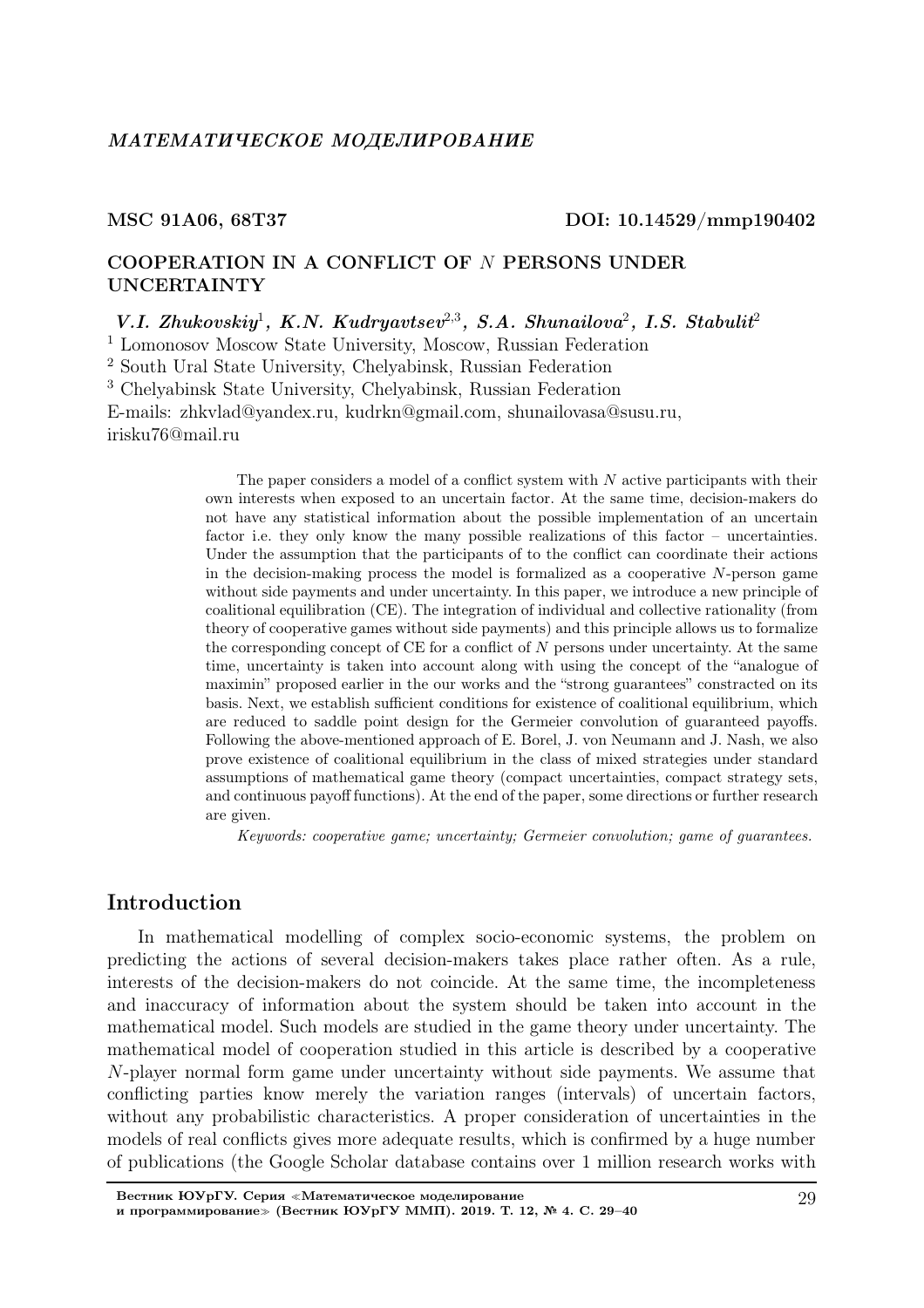keywords "mathematical modelling under uncertainty"). Uncertainty often occurs due to incomplete (inaccurate) knowledge about the strategies implemented by conflicting parties: C. Shannon was used to say, "Information is the resolution of uncertainty."<sup>1</sup> As mentioned earlier, an economic system often suffers from sudden exogenous disturbances (e.g., the varying number and range of supplies, product price fluctuations caused by demandsupply dynamics) and also *endogenous* disturbances (e.g., the breakdowns and failures of industrial equipment, mistakes in planning and product design); the appearance of new technologies may affect ecological systems; disturbing factors in mechanical systems are weather conditions (temperature, pressure, humidity, etc.). Therefore we naturally face the following question: what are possible ways to take into account the cooperative character of a conflict and existing uncertainties during strategy choice?

A distinctive feature of each cooperative conflict is a proper consideration of the interests of any admissible coalition, i.e. a group of players (conflicting parties) with a coordinated choice of their strategies for achieving as best outcomes as possible. Our framework will proceed from several assumptions as follows.

First, if the members of a coalition agree about joint actions by negotiations, then their agreement remains in force during the whole game, i.e., any agreements are compulsory.

Second, the players do not distribute any part of their payoffs to other players (i.e., we will be confined to the games without side payoffs, also called the games with nontransferable payoffs).

Third, the payoff of an empty coalition is zero (personality); in accordance with this principle, only active players may obtain nonzero payoffs.

## 1. Game of Guarantees

Consider a mathematical model of a conflict described by a cooperative N-player normal form game under uncertainty with non-transferable payoffs

$$
\Gamma = \langle \mathbb{N} = \{1, \ldots, N\}, \{X_i\}_{i \in \mathbb{N}}, Y^X, \{f_i(x, y)\}_{i \in \mathbb{N}}\rangle.
$$

In this game,  $\mathbb{N} = \{1, \ldots, N\}$  denotes the set of serial numbers (indexes) of players; each of N conflicting parties chooses his/her/its strategy  $x_i \in X_i \subset \mathbb{R}^{n_i}$   $(i \in \mathbb{N})$ , whereby forming a strategy profile  $x = (x_1, \ldots, x_N) \in X = \prod$  $\bar{i} \in \mathbb{\overline{N}}$  $X_i \subset \mathbb{R}^n$   $(n = \sum)$  $\overline{\overline{i}}$ EN  $n_i$ ); regardless of their actions, (an interval) uncertainty  $y \in Y \subset \mathbb{R}^m$  is realized in  $\Gamma$ ; a payoff function  $f_i(x, y)$  of each *i*-th player is defined on all pairs  $(x, y) \in X \times Y$ , and its value in a specific strategy profile gives the *payoff* of the  $i$ -th player. At conceptual level, each  $i$ -th player in the game  $\Gamma$  seeks for choosing a strategy  $x_i^*$   $(i \in \mathbb{N})$  that would *maximize* his/her/its payoff under any admissible coalition and any realization of an uncertain factor  $y(x) : X \to Y$ ,  $y(\cdot) \in Y^X$  (in particular, *strategic* uncertainty).

A well-known English proverb states that "Never cackle till your egg is laid". This emphasizes a crucial role of uncertainty, but taking uncertain factors into consideration makes the payoff functions  $f_i(x, Y) = \bigcup$ y∈Y  $f_i(x, y)$  multi-valued. Such a property inevitably complicates further analysis of the cooperative games Γ. Therefore our idea is to assess the performance of each *i*-th player in  $\Gamma$  using a lower guarantee  $f_i[x]$  of the payoff function  $f_i(x, y)$ . We suggest the following definition for such guarantees [1].

30 Bulletin of the South Ural State University. Ser. Mathematical Modelling, Programming & Computer Software (Bulletin SUSU MMCS), 2019, vol. 12, no. 4, pp. 29–40

<sup>1</sup>Claude Elwood Shannon, (1916–2001), was an American mathematician and electrical engineer who laid the theoretical foundations for digital circuits and information theory.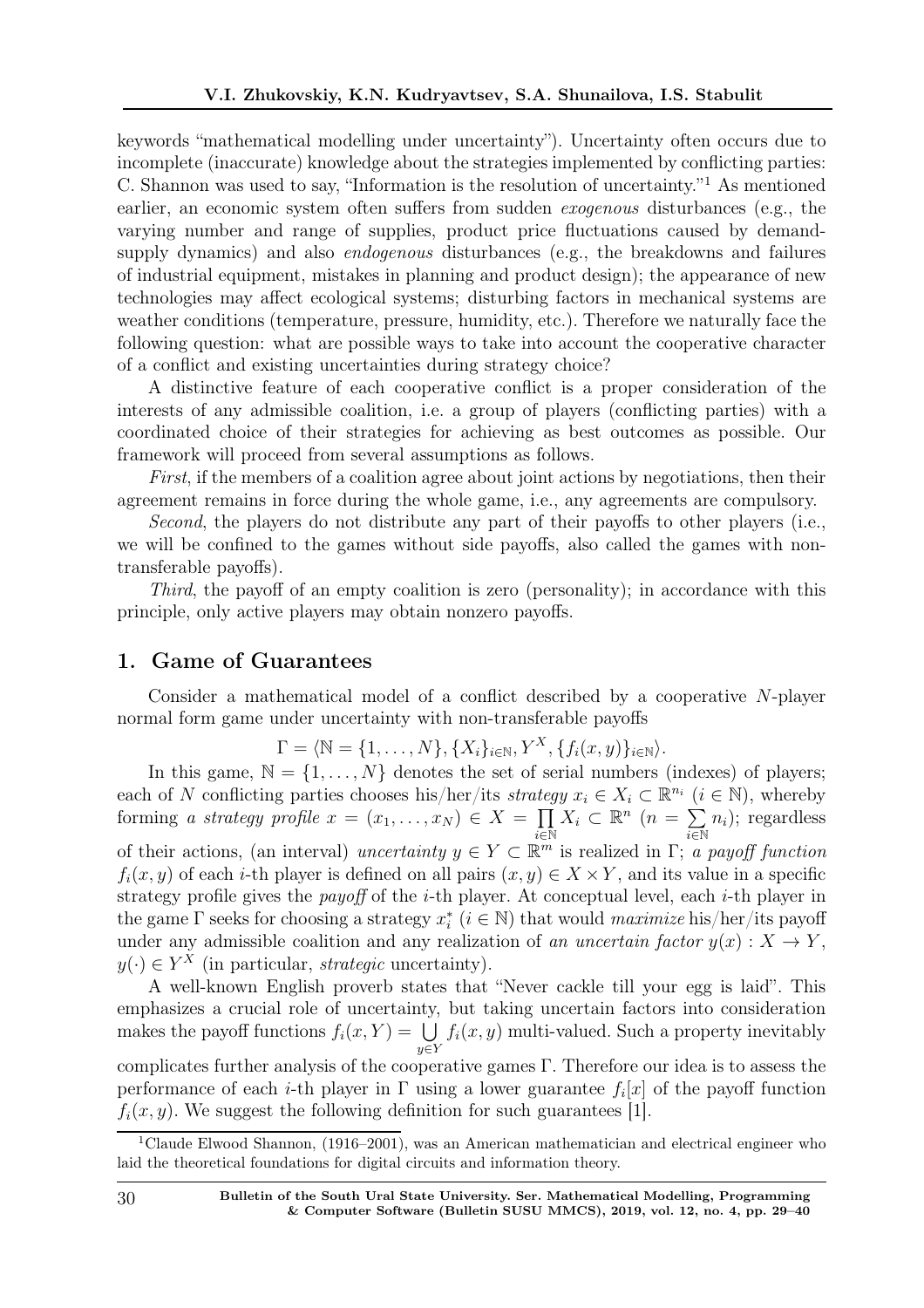For any  $y \in Y$ 

$$
f_i[x] = \min_{y \in Y} f_i(x, y).
$$

Really, this formula implies  $f_i[x] \leq f_i(x, y)$   $\forall y \in Y$ , and hence the performance of the *i*-th player in the game  $\Gamma$  can be assigned the lower bound  $f_i[x]$  under any the strategy profile  $x \in X$ . In other words, for any uncertainty  $y \in Y$  the payoff function  $f_i(x, y)$ cannot be smaller than  $f_i[x]$ . Note that existence of a continuous scalar function  $f_i[x]$  over X follows from the compactness (closedness and boundedness) of the sets  $X_i$  ( $i \in \mathbb{N}$ ) and Y and also from the continuity of  $f_i(x, y)$  over  $X \times Y$ .

## 2. Coalitional Equilibrium

Denote by  $2^{\mathbb{N}}$  the set of all coalitions (nonempty subsets of the set  $\mathbb{N}$ ), i.e., 2 Denote by  $2^{\mathbb{N}}$  the set of all coalitions (nonempty subsets of the set  $\mathbb{N}$ ), i.e.,  $2^{\mathbb{N}} = \{K | K \subseteq 2^{\mathbb{N}}\}$ . For each coalition  $K \in 2^{\mathbb{N}}$ , let  $-K$  be the set  $\mathbb{N} \setminus K$ , that is,  $-K = \mathbb{N} \setminus K$ ; in particular,  $-i = \mathbb{N} \setminus \{i\}$ . Then the coalitional structure  $\{K, -K\}$  is a partition of the whole player set N. For this coalitional structure, any strategy profile  $x = (x_1, \ldots, x_N)$  can be represented as  $x = (x_K, x_{-K})$ , where  $x_K \in X_K = \prod$ j∈K  $X_j$  and  $x_{-K} \in X_{-K} = \prod$  $j \in \mathbb{N} \backslash K$  $X_j$ .

Recall a pair of important properties from theory of cooperative games without side payments [2]. For a strategy profile  $x^* \in X$  in the game of guarantees

$$
\Gamma^g = \langle \mathbb{N}, \{X_i\}_{i \in \mathbb{N}}, \{f_i[x]\}_{i \in \mathbb{N}} = \min_{y \in Y} f_i(x, y) \rangle,
$$

we say that

(a) the individual rationality condition (IRC) holds if

$$
f_i[x^*] \ge f_i^0 = \max_{x_i \in X_i} \min_{x_{-i} \in X_{-i}} f_i[x_i, x_{-i}] = \min_{x_{-i} \in X_{-i}} f_i[x_i^0, x_{-i}] \ (i \in \mathbb{N}),
$$

where  $x = (x_i, x_{-i})$  and  $X_{-i} = \prod$  $j \in \mathbb{N} \backslash \{i\}$  $X_j$ ; so using the maximin strategy  $x_i^0$ , the *i*-th player obtains a payoff  $f_i[x_i^0, x_{-i}] \geq f_i^0 \,\forall x_{-i} \in X_{-i} \,\, (i \in \mathbb{N});$ 

(b) the collective rationality condition (ColRC) holds if the strategy  $x^*$  is a Pareto maximal alternative in the N-criteria choice problem  $\Gamma_v^g = \langle X, \{f_i[x]\}_{i \in \mathbb{N}}\rangle$ ; in other words, for all  $x \in X$  the system of inequalities  $f_i[x] \geq f_i[x^*]$   $(i \in \mathbb{N})$  is inconsistent, where at least one inequality is strict. (If for any  $x \in X$  we have  $\sum$  $\overline{i\in\mathbb{N}}$  $f_i[x] \leqslant \sum$  $\overline{\overline{i}}$ EN  $f_i[x^*]$ , then  $x^*$  is a

Pareto maximal alternative in the problem  $\Gamma_v^g$ ).

By modifying the concepts of Nash and Berge equilibria [3–6], we introduce

(c) the coalitional rationality condition (CoalRC) for the game of guarantees  $\Gamma<sup>g</sup>$  in the following way:

$$
f_i[x^*] \geq f_i[x_K, x_{-K}^*] \quad \forall x_K \in X_K, \forall K \in 2^{\mathbb{N}} \ (i \in \mathbb{N}).
$$

**Definition 1.** A strategy profile  $x^* \in X$  is called a coalitional equilibrium (CE) if  $x^*$ simultaneously satisfies IRC, ColRC, and CoalRC in the game of guarantees  $\Gamma^g$ .

Remark 1. According to IRC, a player benefits from building coalitions with other players if the resulting payoff is not smaller than his/her/its payoff yielded by the maximin

Вестник ЮУрГУ. Серия <sup>≪</sup>Математическое моделирование

и программирование≫ (Вестник ЮУрГУ ММП). 2019. Т. 12, № 4. С. 29–40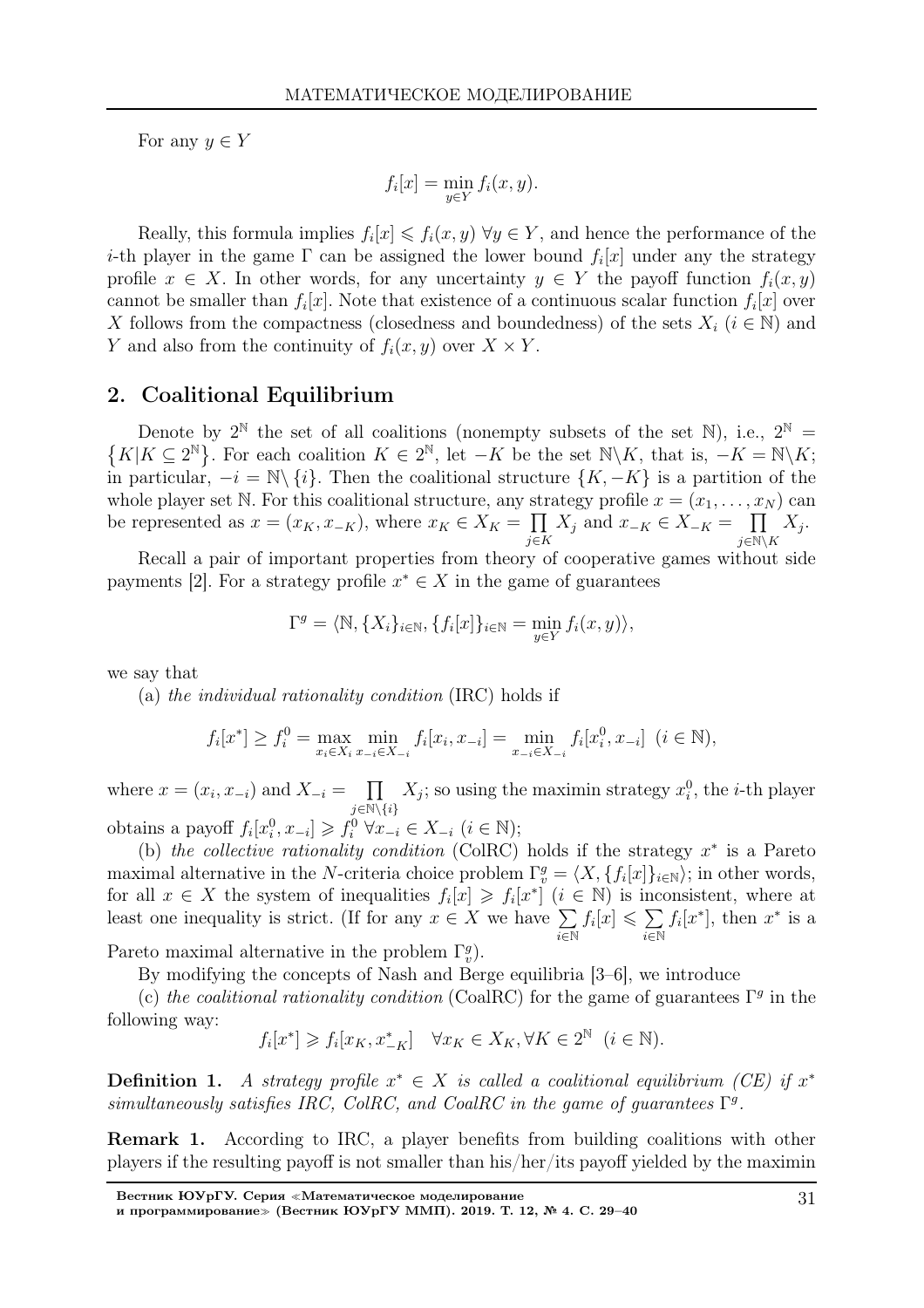strategy. ColRC gives the largest payoff vector to a player (in the vector sense!). Finally, CoalRC makes his/her/its payoff stable against the deviations of separate players or any admissible coalitions from  $x^*$ .

The coalitional equilibrium in 3-person games was introduced in [7, 8].

# 3. Sufficient Condition

According to Definition 1, a CE  $x^*$  must satisfy IRC, ColRC, and CoalRC. However, all these conditions follow from  $(N^2 + 1)$  inequalities of the form

$$
f_i[x^*] \ge f_i[x_j^*, x_{-j}] \quad \forall x_{-j} \in X_{-j} \quad (i, j \in \mathbb{N}),
$$
  

$$
\sum_{i \in \mathbb{N}} f_i[x] \le \sum_{i \in \mathbb{N}} f_i[x^*] \quad \forall x \in X,
$$
 (1)

where  $x^* = (x_1^*, \ldots, x_N^*)$ .

To formulate sufficient conditions for existence of CE, we will employ the original approach [9]. For this purpose, introduce an N-dimensional vector  $z = (z_1, \ldots, z_N) \in X$ and the function  $\varphi(x, z)$  as the Germeier convolution [10] of functions  $\varphi_r(x, z)$  (r =  $1, \ldots, N + 1$ :

$$
\varphi_j(x, z) = \max_{i \in \mathbb{N}} \{ f_i[z_j, x_{-j}] - f_i[z] \} \quad (j \in \mathbb{N}),
$$
  

$$
\varphi_{N+1}(x, z) = \sum_{i \in \mathbb{N}} f_i[x] - \sum_{i \in \mathbb{N}} f_i[z],
$$
 (2)

$$
\varphi(x,z) = \max_{r=1,\dots,N+1} \varphi_r(x,z). \tag{3}
$$

A saddle point  $(x^0, z^*) \in X \times Y$  of the scalar function  $\varphi(x, z)$  (2) is given by the chain of inequalities

$$
\varphi(x, z^*) \leq \varphi(x^0, z^*) \leq \varphi(x^0, z) \quad \forall \ x, z \in X. \tag{4}
$$

**Theorem 1.** If  $(x^0, z^*) \in X \times X$  is a saddle point of the function  $\varphi(x, y)$ , then the minimax strategy  $z^*$  is the coalitional equilibrium in the game  $\Gamma^g$ .

*Proof.* Really, formula (2) with  $z = x^0$  gives  $\varphi(x^0, x^0) = 0$ . Then, using transitivity and (3),

$$
[\varphi(x^0, z^*) \le 0] \Rightarrow [\varphi(x, z^*) \le 0 \ \forall x \in X],
$$

and the conclusion follows by (2).

Remark 2. According to Theorem 1, CE design is reduced to calculation of a saddle point  $(x^0, z^*)$  for the Germeier convolution  $\varphi(x, z)$  (3). Therefore, we have developed a constructive method of CE design in the game  $\Gamma$ , which includes the following steps:

first, define the scalar function  $\varphi(x, z)$  using formulas (2) and (3);

second, find a saddle point  $(x^0, z^*)$  of the function  $\varphi(x, z)$  (see the chain of inequalities (4));

*third*, calculate the values  $f_i[x^*]$   $(i \in \mathbb{N})$ .

Then the pair  $(z^*, f[z^*]) = (f_1[z^*], \ldots, f_N[z^*]) \in X \times \mathbb{R}^N$  is a coalitional equilibrium in the game  $\Gamma^g$ : the players should apply their strategies from the profile  $z^*$ , thereby obtaining the guaranteed payoffs  $f_i[z^*]$ .

 $\Box$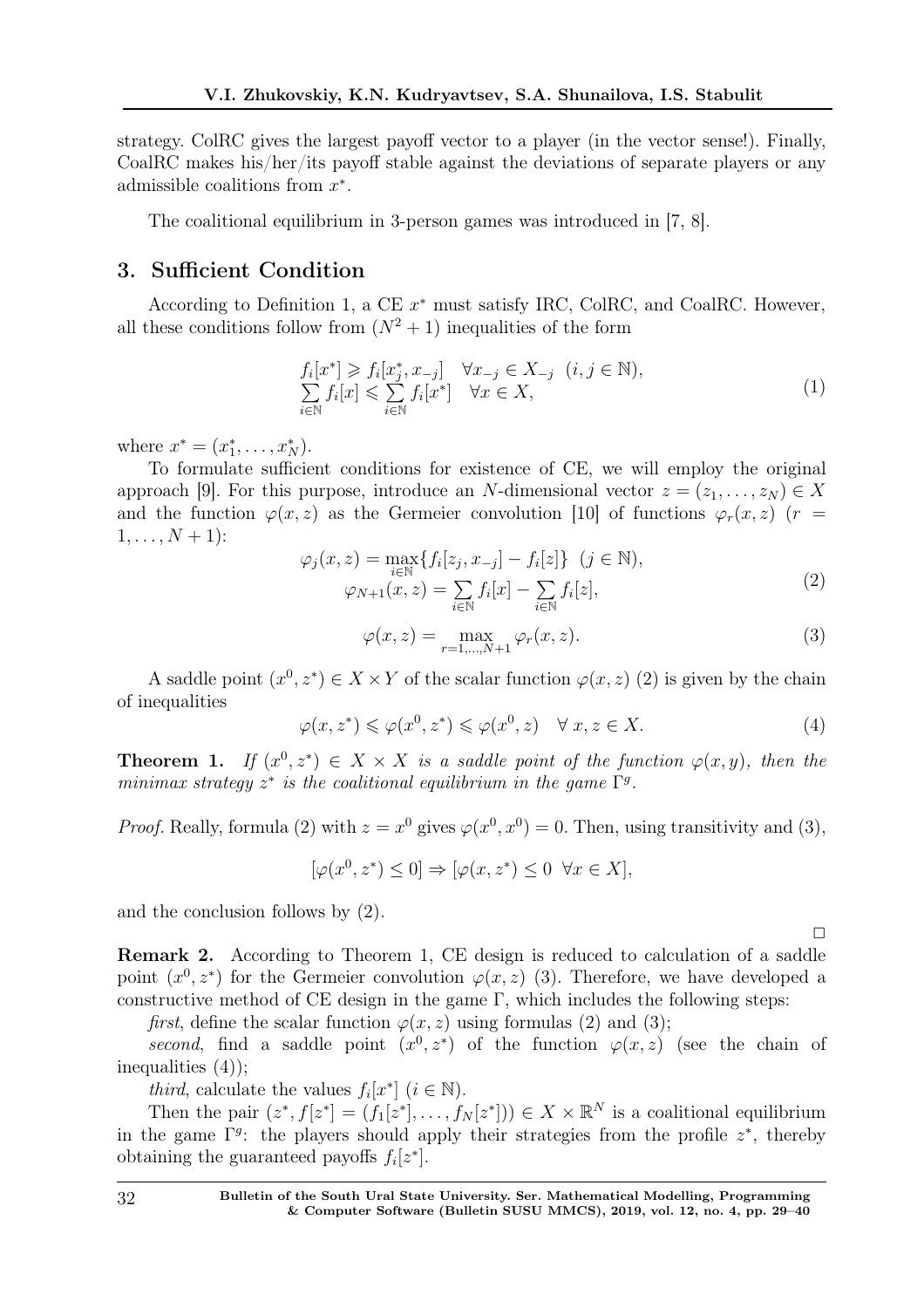## 4. Existence of Coalitional Equilibrium in Mixed Strategies

One must be very optimistic to look for a coalitional equilibrium in the class of pure strategies, even for the two-player games. Adhering to the approach of E. Borel [11], J. von Neumann [12], J. Nash [3, 4] and their followers, we will establish existence of mixed strategy CE. Let us begin with a series of auxiliary results laying the foundations of a corresponding existence theorem.

### 4.1. Auxiliary Results

Denote by comp  $\mathbb{R}^{n_i}$  the set of all compact (closed and bounded) subsets of the Euclidean  $n_i$ -dimensional space  $\mathbb{R}^{n_i}$ , and write  $f_i(\cdot) \in C(\mathbb{X} \times \mathbb{Y})$  if a scalar function  $f_i(x, y)$  is continuous over  $X \times Y$ .

Get back to the cooperative game without side payments  $\Gamma$ . Without special mention, assume that the elements of the ordered quadruple  $\Gamma$  satisfy the following requirements. Condition 1.

$$
X_i \in \text{comp } \mathbb{R}^{n_i} \ (i \in \mathbb{N}), \ Y \in \text{comp } \mathbb{R}^m, \ f_i(\cdot) \in C(X \times Y). \tag{5}
$$

Pass to the mixed extension of the game  $\Gamma^g$ , which includes mixed strategies, mixed strategy profiles, and expected payoffs.

Suppose that the game  $\Gamma$  satisfies inequalities (5); then  $f_i(x, y)$  is continuous over the product  $X \times Y$  of compact sets, where  $X = \prod$  $\bar{i}$ ∈ $\bar{\mathbb{N}}$  $X_i$ . For each compact set  $X_i \subset \mathbb{R}^{n_i}$  $(i \in \mathbb{N})$ , construct the Borel  $\sigma$ -algebra  $\mathfrak{B}(X_i)$ , i.e., the set of all subsets of  $X_i$  such that  $X_i \in \mathfrak{B}(X_i)$ , and  $\mathfrak{B}(X_i)$  is closed with respect to the complement and union of a countable number of sets from  $\mathfrak{B}(X_i)$ ; in addition,  $\mathfrak{B}(X_i)$  is the minimal  $\sigma$ -algebra that contains all closed subsets of a compact set  $X_i$ . Within the framework of mathematical game theory, a mixed strategy  $\nu_i(\cdot)$  of i-th player is identified with a probability measure over a compact set  $X_i$ . A probability measure is a nonnegative scalar function  $\nu_i(\cdot)$  defined on the Borel σ-algebra  $\mathfrak{B}(X_i)$  of all subsets of a compact set  $X_i \subset \mathbb{R}^{n_i}$  that satisfies the following two conditions:

 $(1)$   $\nu_i$  $\int$ k  $Q_k^{(i)}$ k  $\setminus$  $=$   $\cup$ k  $\nu_i\left(Q_k^{(i)}\right)$ k ) for any sequence  $\{Q_k^{(i)}\}$  $\binom{v}{k}_{k=1}^{\infty}$  of pairwise disjoint elements from  $\mathfrak{B}(X_i)$  (countable additivity);

(2)  $\nu_i(X_i) = 1$  (normalization), which implies  $\nu_i(Q^{(i)}) \leq 1$  for all  $Q^{(i)} \in \mathfrak{B}(X_i)$ .

Denote by  $\{\nu_i\}$  the set of all mixed strategies of the *i*-th player ( $i \in \mathbb{N}$ ). Construct a mixed strategy profile as the product measure

$$
\nu(dx)=\nu_1(dx_1)\ldots\nu_N(dx_N),
$$

and let  $\{\nu\}$  be the set of all such profiles. In addition, denote by  $f_i[\nu] = \nu$  $\frac{X}{2}$  $f_i[x]\nu(dx)$  the expected payoff of the *i*-th player. Then the mixed extension of the game of guarantees  $\Gamma^g$ has the form

$$
\widetilde{\Gamma}^g = \langle \mathbb{N} = \{1, \dots, N\}, \{\nu_i\}_{i \in \mathbb{N}}, \{f_i[\nu] = \int_X f_i[x] \nu(dx)\}_{i \in \mathbb{N}}\rangle. \tag{6}
$$

Similarly to Definition 1, introduce

Вестник ЮУрГУ. Серия <sup>≪</sup>Математическое моделирование и программирование<sup>≫</sup> (Вестник ЮУрГУ ММП). 2019. Т. 12, № 4. С. 29–40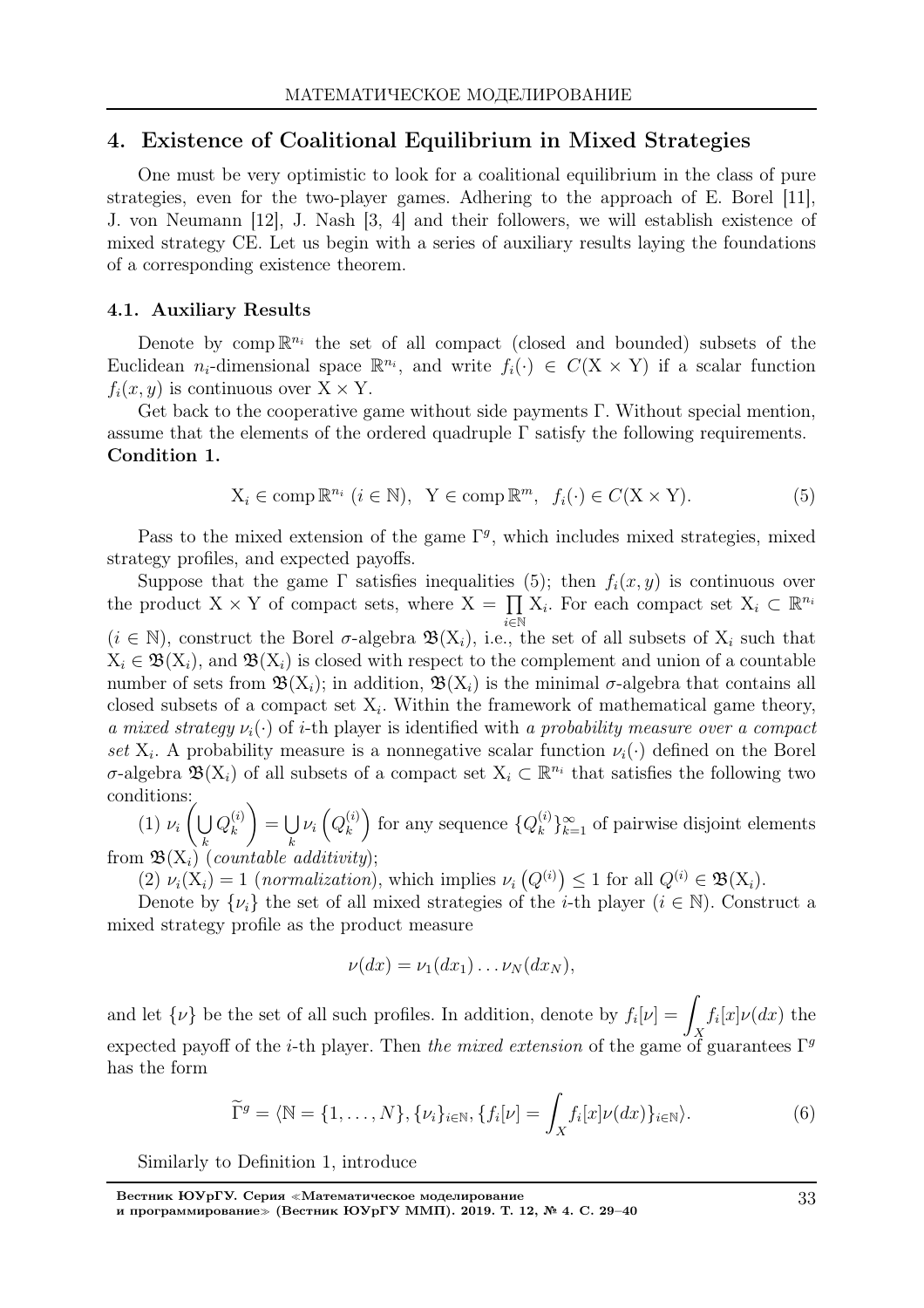**Definition 2.** A mixed strategy profile  $\nu^*(\cdot) \in {\{\nu\}}$  is called a coalitional equilibrium (CE) in the mixed extension  $(6)$  (equivalently, a coalitional equilibrium  $(CE)$  in mixed strategies in the game  $\Gamma^g$ ) if

first, the profile  $\nu^*(\cdot)$  is coalitionally rational in game (6), i.e.,

$$
f_i[\nu_1, \ldots, \nu_j^*, \ldots, \nu_N] \leqslant f_i[\nu^*] \quad \forall \nu_k(\cdot) \in {\{\nu_k\}} \quad (k \in \mathbb{N} \setminus {\{j\}} \; ; \; i, j \in \mathbb{N}) \tag{7}
$$

(denote by  $\{\nu^*\}$  the set of all coalitional equilibria in game (6));

second,  $\nu^*(\cdot)$  is a Pareto maximal alternative in the N-criteria choice problem

$$
\widetilde{\Gamma}^g_v = \langle \{ \nu^* \}, \{ f_i[\nu] \}_{i \in \mathbb{N}} \rangle,
$$

*i.e.*, for all  $\nu(\cdot) \in {\{\nu^*\}}$  the system of inequalities

$$
f_i[\nu] \geqslant f_i[\nu^*] \quad (i \in \mathbb{N}),
$$

with at least strict inequality, is inconsistent.

It is possible to suggest an obvious sufficient condition of Pareto maximality, see Remark 3.

**Remark 3.** A mixed strategy profile  $\nu^*(\cdot) \in {\{\nu^*\}}$  is a Pareto maximal alternative in  $\Gamma_v^g = \langle \{\nu^*\}, \{f_i[\nu]\}_{i \in \mathbb{N}} \rangle$  if

$$
\max_{\nu(\cdot)\in\{\nu^*\}}\sum_{i\in\mathbb{N}}f_i[\nu]=\sum_{i\in\mathbb{N}}f_i[\nu^*].
$$

**Proposition 1.** In the game  $\Gamma^g$  with sets  $X_i \in \text{comp } \mathbb{R}^{n_i}$  and  $f_i[\cdot] \in C(X)$   $(i \in \mathbb{N})$ , the function

$$
\varphi(x,z) = \max_{r=1,\dots,N+1} \varphi_r(x,z)
$$
\n(8)

satisfies the inequality

$$
\max_{r=1,\dots,N+1} \int_{X\times X} \varphi_r(x,z)\mu(dx)\nu(dz) \leq \int_{X\times X} \max_{r=1,\dots,N+1} \varphi_r(x,z)\mu(dx)\nu(dz) \tag{9}
$$

for any  $\mu(\cdot) \in \{\nu\}$  and  $\nu(\cdot) \in \{\nu\}$ ; recall that the scalar functions  $\varphi_r(x, z)$  are defined by (2).

Inequality (9) was proved in [9].

Remark 4. In fact, formula (9) generalizes the well-known property of maximization: the maximum of a sum does not exceed the sum of the maximums.

**Proposition 2.** If conditions (5) hold in the game  $\Gamma$ <sup>g</sup>, then the function  $\varphi(x, z)$  (8) is continuous over  $X \times (Z = X)$ .

The proof of a more general result (the maximum of a finite number of continuous functions is continuous) can be found in many textbooks on operations research, e.g., in [13–15].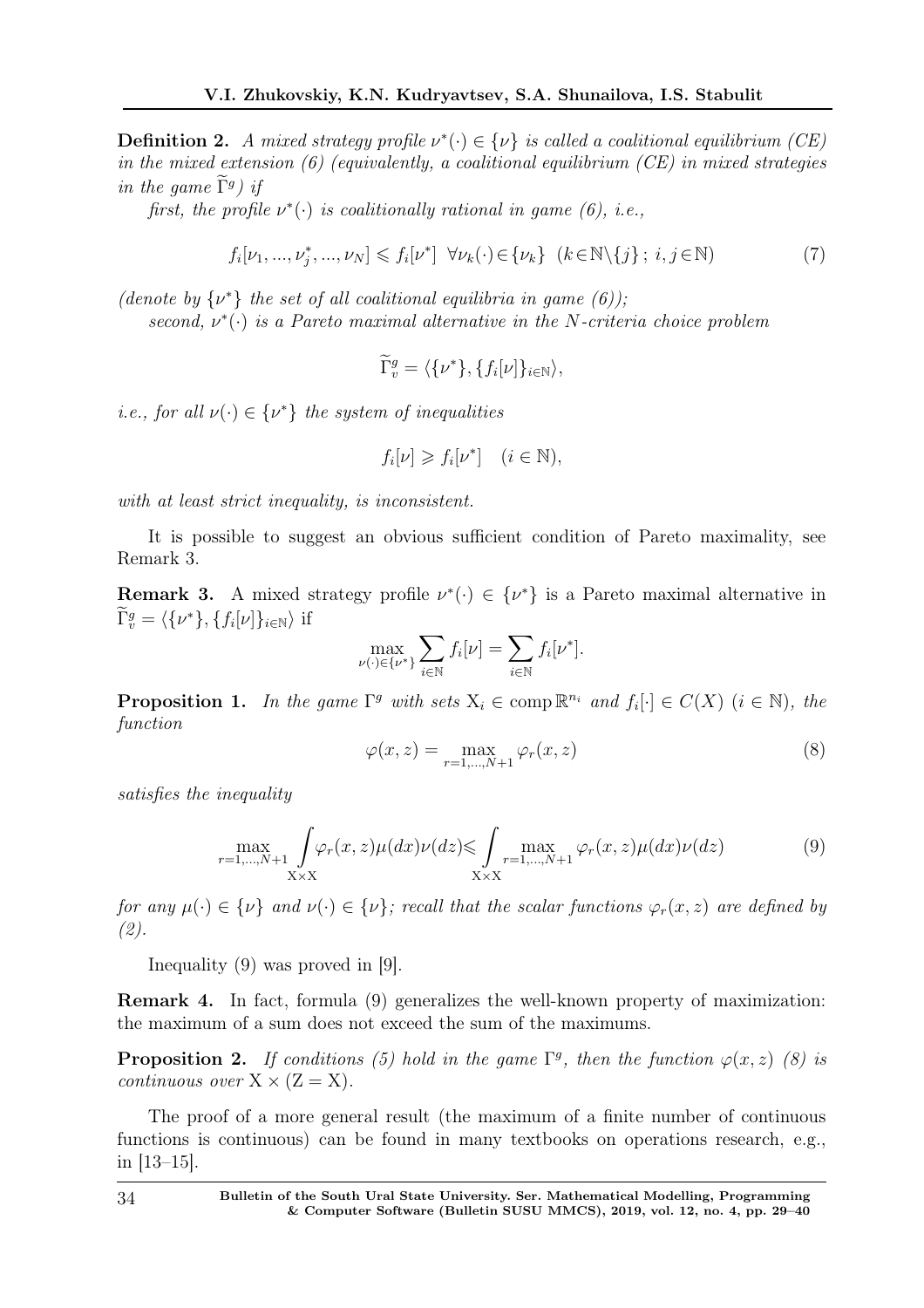### 4.2. Existence Theorem

The central result of this section, i.e. the existence of a coalitional equilibrium in mixed strategies, is established in the game  $\Gamma<sup>g</sup>$  under conditions (5).

**Theorem 2.** If the sets  $X_i \in \text{comp } \mathbb{R}^{n_i}$  and  $f_i[\cdot] \in C(X)$   $(i \in \mathbb{N})$  in the game  $\Gamma^g$ , then there exists a coalitional equilibrium in mixed strategies in this game.

Proof. Consider an auxiliary zero-sum two-player game

$$
\Gamma^{a} = \langle \{1, 2\}, \{X, Z = X\}, \varphi(x, z) \rangle.
$$

In the game  $\Gamma^a$ , the set X of strategies x chosen by the 1-st player (which seeks to maximize  $\varphi(x, z)$  coincides with the set of strategy profiles of the game  $\Gamma<sup>g</sup>$ . A solution of the game  $\Gamma^a$  is a saddle point  $(x^0, z^*) \in X \times X$ ; for all  $x \in X$  and each  $z \in X$ , it satisfies the chain of inequalities

$$
\varphi(x, z^*) \leqslant \varphi(x^0, z^*) \leqslant \varphi(x^0, z).
$$

Now, associate the game  $\Gamma^a$  with its mixed extension

$$
\widetilde{\Gamma}^a = \langle \{1, 2\}, \{\mu\}, \{\nu\}, \varphi(\mu, \nu) \rangle,
$$

where  $\{\nu\}$  and  $\{\mu\} = \{\nu\}$  denote the sets of mixed strategies  $\nu(\cdot)$  and  $\mu(\cdot)$  of the 1-st and 2-nd players, respectively. The payoff function of the 1-st player is the expectation

$$
\varphi(\mu,\nu) = \int_{X \times X} \varphi(x,z)\mu(dx)\nu(dz). \tag{10}
$$

The solution of the game  $\Gamma^a$  (the mixed extension of the game  $\Gamma^a$ ) is also a saddle point  $(\mu^0, \nu^*)$  defined by the two sequential inequalities

$$
\varphi(\mu, \nu^*) \leq \varphi(\mu^0, \nu^*) \leq \varphi(\mu^0, \nu) \tag{11}
$$

for any  $\nu(\cdot) \in {\{\nu\}}$  and  $\mu(\cdot) \in {\{\nu\}}$ .

Sometimes, this pair  $(\mu^0, \nu^*)$  is called a solution of the game  $\Gamma^a$  in mixed strategies.

In 1952, I. Gliksberg [16] established the existence theorem of a mixed strategy Nash equilibrium for a noncooperative game of  $N \geq 2$  players. Applying this theorem to the zero-sum two-player game  $\Gamma^a$  as a special case, we obtain the following result. In the game  $\Gamma^a$ , let the set  $X \subset \mathbb{R}^n$  be nonempty and compact and also let the payoff function  $\varphi(x, z)$  of the 1-st player be continuous over  $X \times X$  (note that the continuity of  $\varphi(x, z)$ ) is assumed in Proposition 2). Then the game  $\Gamma^a$  has a solution  $(\mu^0, \nu^*)$  defined by (11), i.e., there exists a saddle point in mixed strategies in this game.

Taking into account (10), inequalities (11) can be written as

$$
\int_{X\times X} \max_{r=1,\ldots,N+1} \varphi_r(x,z)\mu(dx)\nu^*(dz) \leq \int_{X\times X} \max_{r=1,\ldots,N+1} \varphi_r(x,z)\mu^0(dx)\nu^*(dz) \leq
$$
\n
$$
\leq \int_{X\times X} \max_{r=1,\ldots,N+1} \varphi_r(x,z)\mu^0(dx)\nu(dz)
$$

Вестник ЮУрГУ. Серия <sup>≪</sup>Математическое моделирование и программирование<sup>≫</sup> (Вестник ЮУрГУ ММП). 2019. Т. 12, № 4. С. 29–40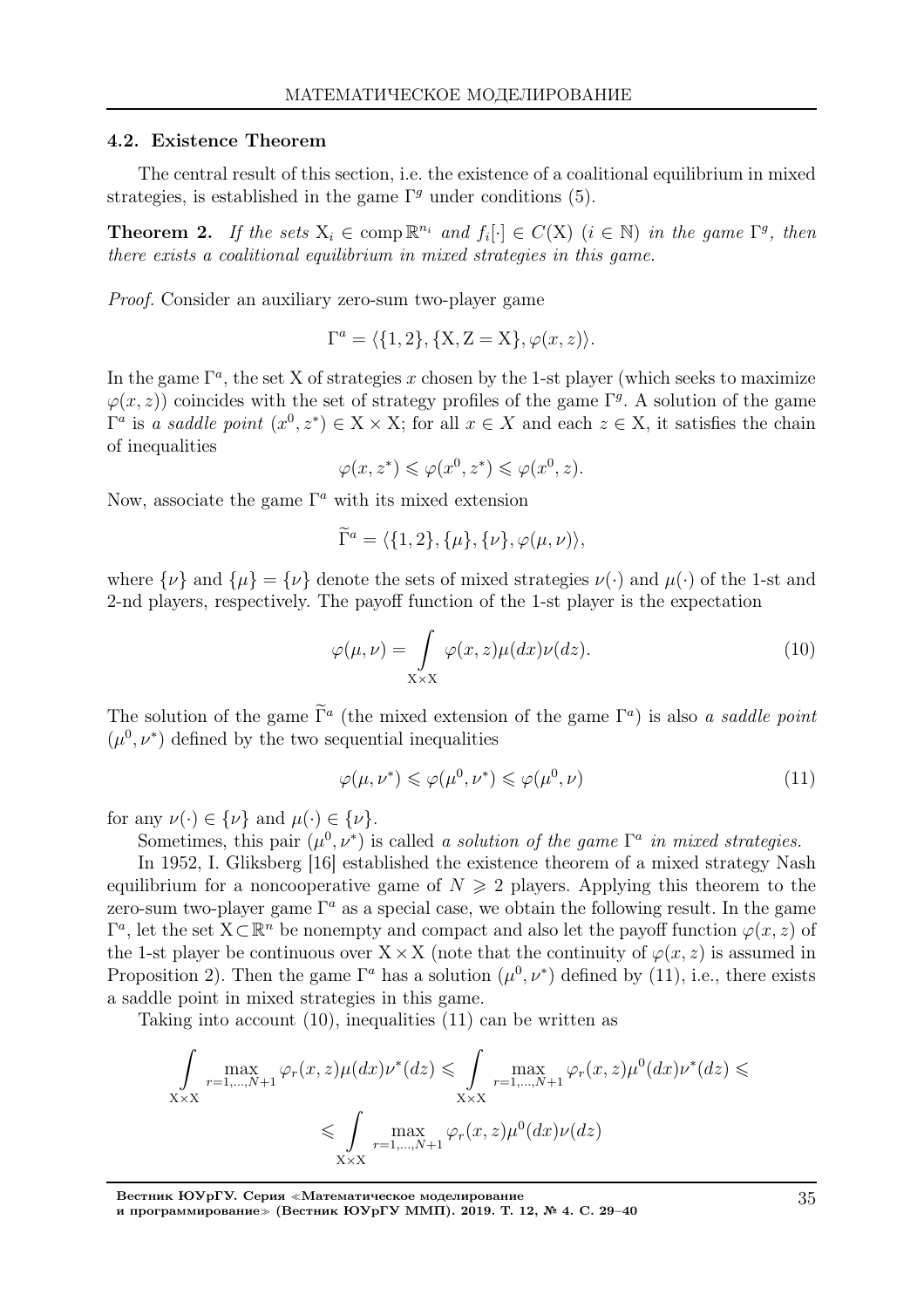for all  $\nu(\cdot) \in {\{\nu\}}$  and  $\mu(\cdot) \in {\{\nu\}}$ . Using the measure  $\nu_i(dz_i) = \mu_i^0(dx_i)$   $(i \in \mathbb{N})$  (and hence  $\nu(dz) = \mu^0(dx)$  in the expression

$$
\varphi(\mu^0, \nu) = \int \limits_{X \times X} \max_{r=1,\dots,N+1} \varphi_r(x, z) \mu^0(dx) \nu(dz),
$$

we obtain  $\varphi(\mu^0, \mu^0) = 0$  by virtue of (11). Similarly,  $\varphi(\nu^*, \nu^*) = 0$ , and then it follows from (11) that

$$
\varphi(\mu^0, \nu^*) = 0. \tag{12}
$$

The condition  $\varphi(\mu^0, \nu^*) = 0$  and the chain of inequalities (11) by transitivity give

$$
\varphi(\mu, \nu^*) = \int_{X \times X} \max_{r=1,\dots,N+1} \varphi_r(x, z) \mu(dx) \nu^*(dz) \leq 0 \ \forall \mu(\cdot) \in \{\nu\}.
$$

In accordance with Proposition 1, we have

$$
0 \geqslant \int \max_{x \in \mathbb{R}^{n},...,N+1} \varphi_r(x,z) \mu(dx) \nu^*(dz) \geqslant \max_{r=1,...,N+1} \int_{X \times X} \varphi_r(x,z) \mu(dx) \nu^*(dz).
$$

Therefore, for all  $r = 1, \ldots, N + 1$ ,

$$
\int_{X\times X} \varphi_r(x, z)\mu(dx)\nu^*(dz) \leq 0 \ \forall \mu(\cdot) \in \{\nu\}.
$$

Consider the following two cases.

**Case I**  $(r = 1, ..., N)$ . Here, by (2) and the normalization of  $\nu(\cdot)$ , for  $r = 1$  we have

$$
0 \geq \int_{X \times X} \varphi_1(x, z) \mu(dx) \nu^*(dz) =
$$
  
\n
$$
= \int_{X \times X} \max_{i \in \mathbb{N}} \{ f_i[z_1, x_2, \dots, x_N] - f_i[z] \} \mu(dx) \nu^*(dz) \geq
$$
  
\n
$$
\geq \int_{X \times X} f_i[z_1, x_2, \dots, x_N] \mu(dx) \nu^*(dz) - \int_{X} f_i[z] \nu^*(dz) \int_{X} \mu(dx) =
$$
  
\n
$$
= f_i[\nu_1^*, \mu_2, \dots, \mu_N] - f_i[\nu^*] \ (i \in \mathbb{N}).
$$

For  $r = 2, ..., N$  and  $i \in \mathbb{N}$ , the inequalities

$$
0 \geqslant f_i[\mu_1, \nu_2^*, \mu_3, \dots, \mu_N] - f_i[\nu^*],
$$
  
...  

$$
0 \geqslant f_i[\mu_1, \dots, \mu_{N-1}, \nu_N^*] - f_i[\nu^*]
$$

are proved in the same way.

By Definition 2,  $\nu^*(\cdot)$  is a coalitionally rational profile in mixed strategies in the game  $\Gamma^g$ .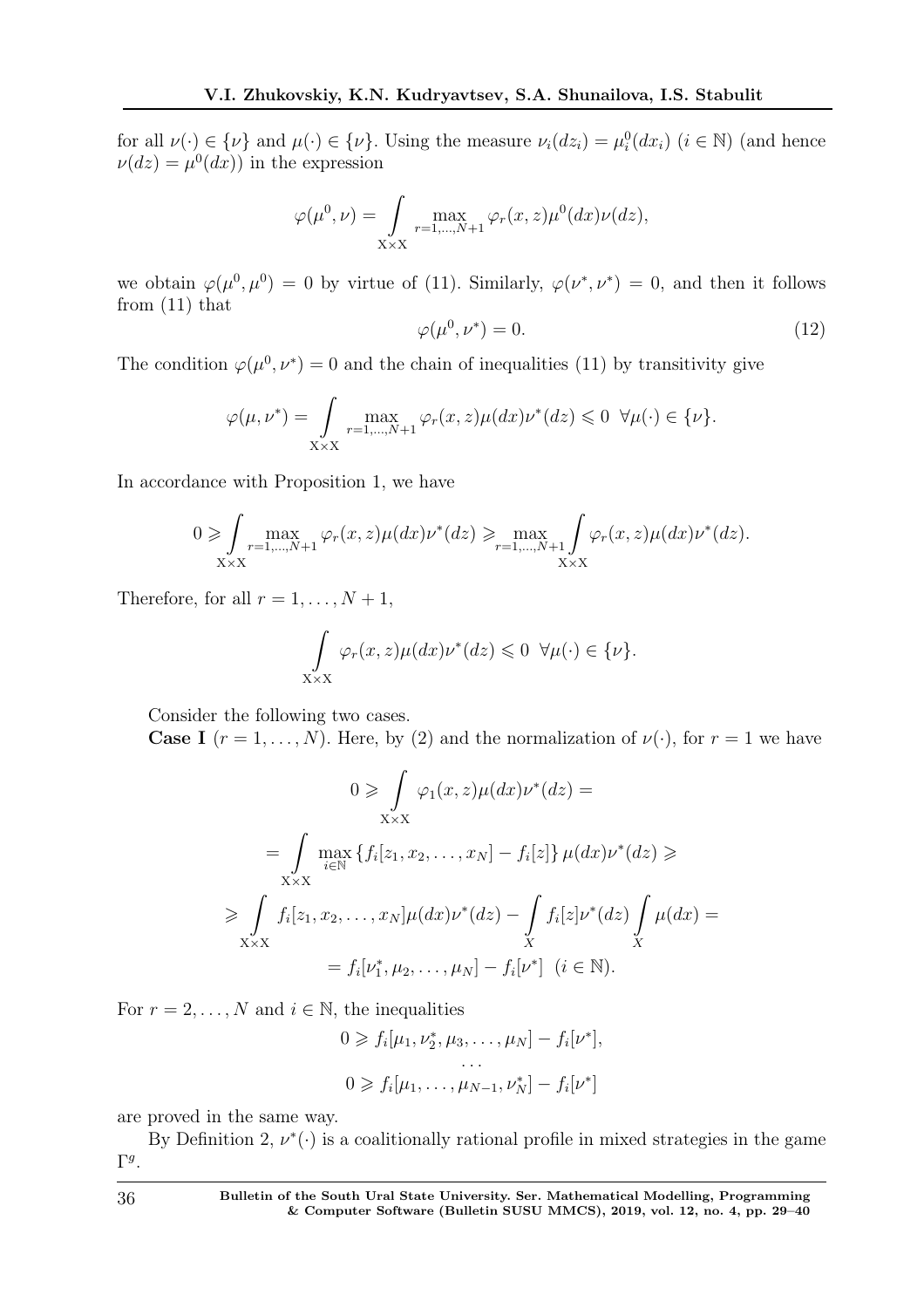**Case II**  $(r = N + 1)$ . Again, using (2) and the normalization of  $\nu(\cdot)$  and  $\mu(\cdot)$ ,

$$
0 \geqslant \int_{X \times X} \left[ \sum_{i \in \mathbb{N}} f_i[x] - \sum_{i \in \mathbb{N}} f_i[z] \right] \mu(dx) \nu^*(dz) =
$$
  
= 
$$
\int_{X} \sum_{i \in \mathbb{N}} f_i[x] \mu(dx) \int_{X} \nu^*(dz) - \int_{X} \mu(dx) \int_{X} \sum_{i \in \mathbb{N}} f_i[z] \nu^*(dz) = \sum_{i \in \mathbb{N}} f_i[\mu] - \sum_{i \in \mathbb{N}} f_i[\nu^*].
$$

According to Remark 3, the mixed strategy profile  $\nu^*(\cdot) \in {\{\nu\}}$  of the game  $\Gamma^g$  is a Pareto maximal alternative in the N-criteria choice problem

$$
\widetilde{\Gamma}_v^g = \langle \{\nu\}, \{f_i[\nu]\}_{i \in \mathbb{N}} \rangle.
$$

Thus, we have proved that the mixed strategy profile  $\nu^*(\cdot)$  in the game  $\Gamma^g$  is a coalitionally rational profile in mixed strategies that satisfies Pareto maximality. Hence, by Definition 2, the pair  $(\nu^*, f[\nu^*])$  is a coalitional equilibrium in mixed strategies in the game  $\tilde{\Gamma}^g$ .

 $\Box$ 

# Conclusion

Let us summarize the new results on cooperative games obtained in this paper.

First, we have formalized the concept of coalitional equilibrium (CE) considering the interests of any coalition in a cooperative N-player game.

Second, we have developed a constructive method of CE design which is based on calculation of the minimax strategy for a special Germeier convolution associated with the guaranteed payoffs of the players.

Third, we have proved existence of CE in mixed strategies under standard assumptions of mathematical game theory (continuous payoff functions, compact strategy sets, and compact uncertainties).

In our view, an important role is also played by qualitative properties that directly follow from the analysis above.

1. The CE  $x^* \in X$  is stable against the deviations of any admissible coalitions: by modifying their strategies, the players of a coalition either worsen their guaranteed payoffs or obtain the same guaranteed payoffs as before.

2. CE is applicable even if the coalitional structures evolve during the cooperative game (in particular, if all coalitions remain invariable).

3. CE can be used to construct stable unions (alliances) of players; as well as other advantages of CE!

As a matter of fact, there exists another merit worth mentioning.

The conditions of individual and collective rationality have always been in the focus of researchers who study cooperative games. But the individual interests of players well fit the concept of Nash equilibrium with its intrinsic selfish character ("to each his own"), while the collective interests of players match the concept of Berge equilibrium with its natural altruism ("help everybody, sometimes neglecting one's own interests"). However, such neglect is rather a phenomenon for the players as human beings. This negative feature of both concepts is eliminated by coalitional rationality.

Acknowledgements. The work was supported by Act 211 Government of the Russian Federation, contract no. 02.A03.21.0011.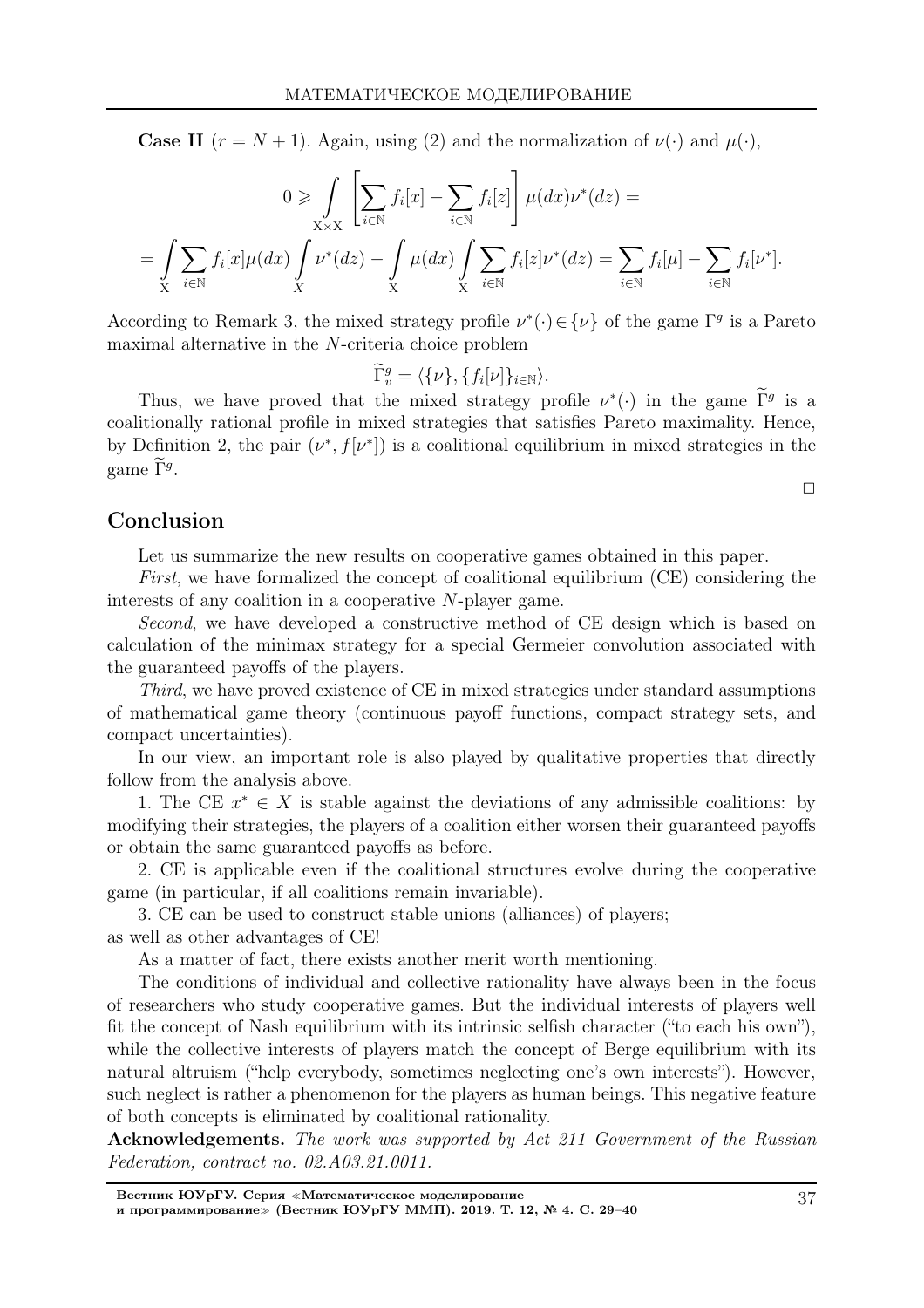# References

- 1. Zhukovskiy V.I., Kudryavtsev K.N. Equilibrating Conflicts Under Uncertainty. Analogue of a Maximin. Mathematical Game Theory and Its Applications, 2013, vol. 5, no. 2, pp. 3–45. (in Russian)
- 2. Zhukovskiy V.I. Kooperativnye igry pri neopredelennosti i ikh prilozheniya [Cooperative Games under Uncertainty and Their Applications]. Moscow, Editorial URSS, 1999. (in Russian)
- 3. Nash J. Non-Cooperative Games. The Annals of Mathematics, 1951, vol. 54, no. 2, pp. 286–295. DOI: 10.2307/1969529
- 4. Nash J.F. Equillibrium Points in N-Person Games. Proceedings of the National Academy of Sciences, 1950, vol. 36, no. 1, pp. 48–49. DOI: 10.1073/pnas.36.1.48
- 5. Zhukovskiy V.I., Kudryavtsev K.N. Mathematical Foundations of the Golden Rule. Static Case. Automation and Remote Control, 2017, vol. 78, no. 10, pp. 1920–1940. DOI: 10.1134/S0005117917100149
- 6. Bel'skikh Yu.A., Zhukovskiy V.I., Samsonov S.P. Altruistic (Berge) Equilibrium in the Model of Bertrand Duopoly. The Bulletin of Udmurt University. Mathematics. Mechanics. Computer Science, 2016, vol. 26, no. 1, pp. 27–45. DOI: 10.20537/vm160103 (in Russian)
- 7. Zhukovskiy V.I., Kudryavtsev K.N. Coalition Equilibrium in a Three-Person Game. Constructive Nonsmooth Analysis and Related Topics, 2017, vol. 1, pp. 1–4. DOI:10.1109/CNSA.2017.7974037
- 8. Kudryavtsev K.N., Zhukovskiy V.I. New Coalition Equilibrium under Uncertainty. CEUR Workshop Proceedings, 2017, vol. 1987, pp. 350–355.
- 9. Zhukovskiy V.I., Kudryavtsev K.N. Pareto-Optimal Nash Equilibrium: Sufficient Conditions and Existence in Mixed Strategies. Automation and Remote Control, 2016, vol. 77, no. 8, pp. 1500–1510. DOI: 10.1134/S0005117916080154
- 10. Germeier Yu.B. Vvedenie v teoriyu issledovaniya operatsii [Introduction to the Operations Research Theory]. Moscow, Nauka, 1971. (in Russian)
- 11. Borel E. Sur les systemes de formes lineaires a determinant symetrique gauche et la theorie generale du jeu. Comptes rendus de l'Academie des sciences, 1927, vol. 184, pp. 52–53. (in French)
- 12. Von Neumann J. Theory of Games and Economic Behavior. Princeton, Princeton University Press, 1944.
- 13. Morozov V.V., Sukharev A.G., Fedorov V.V. Issledovanie operatsii v zadachakh i uprazhneniyakh [Operations Research in Problems and Exercises]. Moscow, Vysshaya shkola, 1986. (in Russian)
- 14. Dmitruk A.V. Vypuklyi analiz. Elementarnyi vvodnyi kurs [Convex Analysis. An Elementary Introduction]. Moscow, MAKSPRESS, 2012. (in Russian)
- 15. Vasin A.A., Krasnoshchekov P.S., Morozov V.V. Issledovanie operatsii [Operations Research]. Moscow, Akademiya, 2008. (in Russian)
- 16. Glicksberg I.L. A Further Generalization of the Kakutani Fixed Point Theorem, with Application to Nash Equilibrium Points. *Proceedings of the American Mathematical Society*, 1952, vol. 3, no 1, pp. 170–174. DOI: 10.2307/2032478

Received October 7, 2019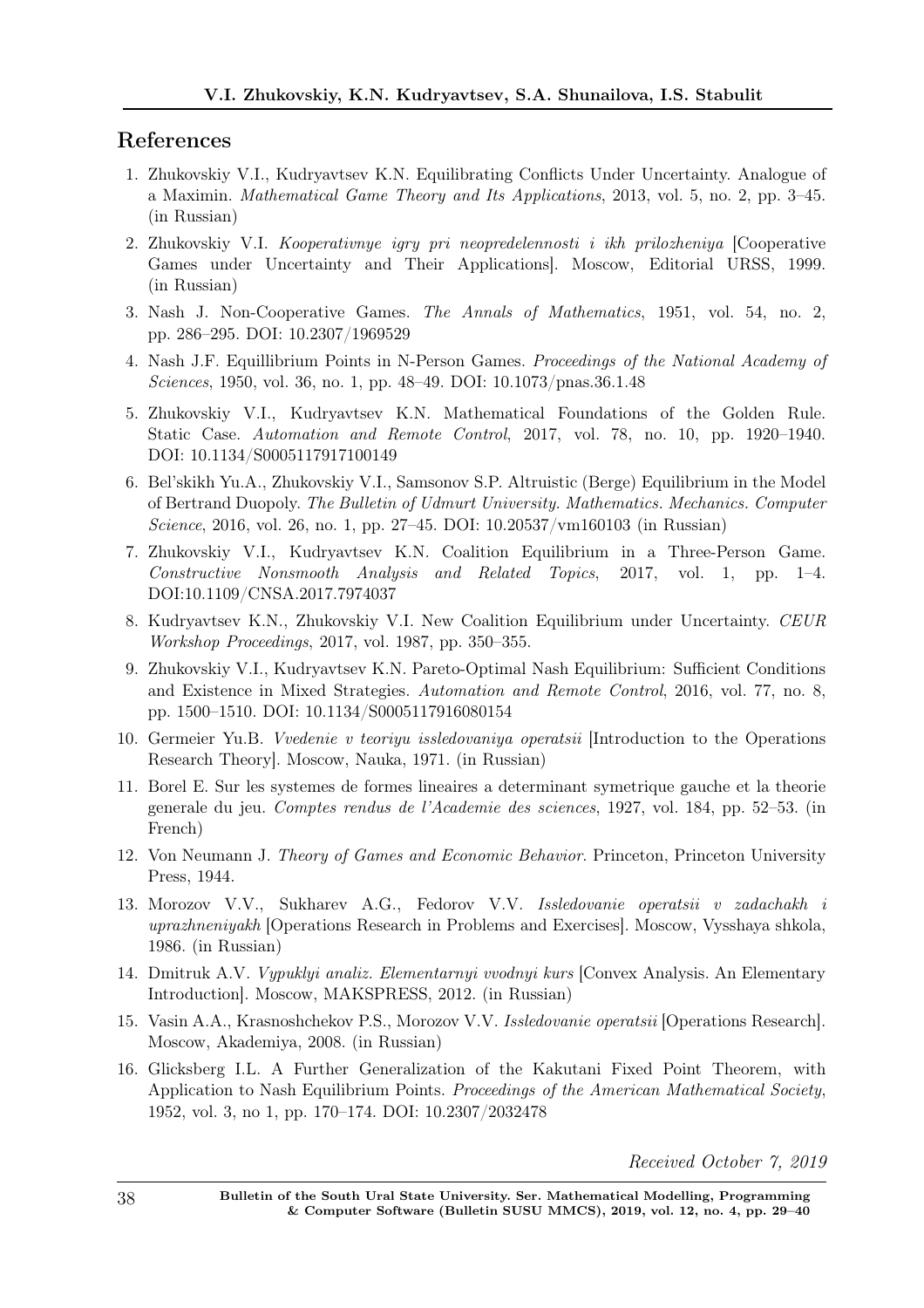## УДК 519.816+519.83 DOI: 10.14529/mmp190402

## КООПЕРАЦИЯ В КОНФЛИКТЕ N ЛИЦ ПРИ НЕОПРЕДЕЛЕННОСТИ

В.И. Жуковский $^1,~K.H.~K$ удрявцев $^{2,3},~C.A.~I$ Шунайлова $^2,~$ И.С. Стабулит<sup>2</sup> <sup>1</sup>Московский государственный университет им. М.В. Ломоносова, г. Москва, Российская Федерация <sup>2</sup>Южно-Уральский государственный университет, г. Челябинск, Российская Федерация <sup>3</sup>Челябинский государственный университет, г. Челябинск, Российская Федерация

> В работе рассматривается модель конфликтной системы с  $N$  активными участниками, имеющими собственные интересы, и при воздействии неопределенного фактора. При этом лица, принимающие решения, не имеют никакой статистической информации о возможной реализации неопределенного фактора, им известно лишь множество возможных реализаций этого фактора – неопределенностей. С учетом предположения о том, что в процессе принятия решения стороны конфликта могут согласовывать свои действия, модель формализуется как кооперативная игра N лиц без побочных платежей и при неопределенности. В статье вводится новый для теории игр принцип коалиционной равновесности. Интеграция индивидуальной и коллективной рациональности (из теории кооперативных игр без побочных платежей) и этого принципа позволяет формализовать соответствующую концепцию коалиционного равновесия (CE) для модели конфликта N лиц в условиях неопределенности. При этом учет неопределенности проводится с помощью концепции <sup>≪</sup>аналога максимина≫, предложенного ранее в работах авторов, и построенных на его основе <sup>≪</sup>сильных гарантий≫. Далее в работе устанавливаются достаточные условия существования коалиционного равновесия, которые сводятся к построению седловой точки для свертки Гермейера гарантированных выигрышей. Следуя подходу Э. Бореля, Дж. Фон Нейман и Дж. Нэша, доказывается существование коалиционного равновесия в классе смешанных стратегий при стандартных предположениях математической теории игр (компактность множества неопределенностей, компактность множества стратегий и непрерывность функций выигрыша). В конце статьи рассматриваются некоторые возможные направления для дальнейших исследований.

> Ключевые слова: кооперативная игра; неопределенность; свертка Гермейера; игра гарантий.

# Литература

- 1. Жуковский, В.И. Уравновешивание конфликтов при неопределенности. II. Аналог максимина / В.И. Жуковский, К.Н. Кудрявцев // Математическая теория игр и ее приложения. – 2013. – Т. 5, № 2. – С. 3–45.
- 2. Жуковский, В.И. Кооперативные игры при неопределенности и их приложения / В.И. Жуковский. – М.: Эдиториал УРСС, 1999.
- 3. Nash, J. Non-Cooperative Games / J. Nash // Annals of Mathematics. 1951. V. 54, № 2. P. 286–295.
- 4. Nash, J.F. Equillibrium Points in N-Person Games / J. Nash // Proceedings of the National Academy of Sciences. – 1950. – V. 36,  $\mathbb{N}^2$  1. – P. 48–49.
- 5. Zhukovskiy, V.I. Mathematical Foundations of the Golden Rule. I. Static Case / V.I. Zhukovskiy, K.N. Kudryavtsev // Automation and Remote Control. – 2017. – V. 78, № 10. – P. 1920–1940.